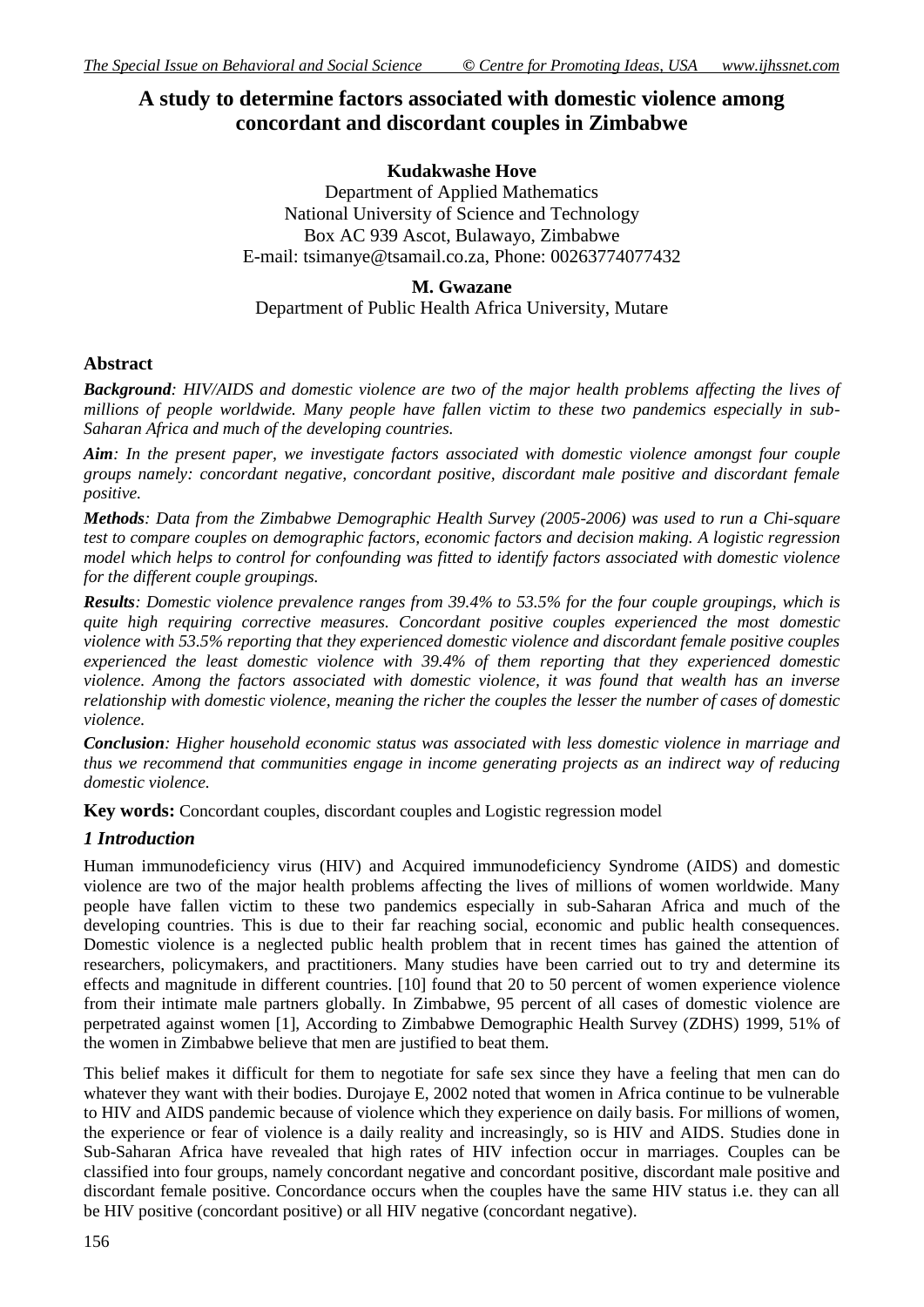Couples are said to be discordant if they have different HIV status. There are two types of discordant couple namely discordant male positive, female negative and discordant male negative female positive. [8] found out that discordance was common in countries with high HIV and AIDS prevalence. It is however important to realize that most concordant positive couples were, at some point in the past, discordant unless if both partners were HIV positive at the time they got married. Domestic violence contributes to the spread of HIV and AIDS. (From Fact Sheet: Gender and HIV/AIDS, UN Special Session on HIV/AIDS (25-27 June 2001)). The spread of HIV and AIDS seriously affects the economy of the country since most of the people who are supposed to spearhead developmental projects will be on sick beds or will be dead. This research seeks to identify factors associated with domestic violence among couples where the pandemic has been reported to be spreading very fast. The importance of examining the connections among gender equality, various types of gender-based violence, HIV and AIDS is apparent within the context of achieving the Millennium

Development Goals (MDGs), and especially, the promotion of gender equality and women's empowerment. Increasingly, as gender violence and gender inequality are cited as determining factors in women's risk of contracting HIV and AIDS, urgent inter-programmatic efforts are needed to increase women's access to health, health care, and their ability to make decisions regarding their health if we are to curb the growing rates of HIV and AIDS infection among women and reduce their susceptibility to HIV infection due to sexual violence. Children are often the unintended victims of domestic violence. They are the silent victims that are put into a dual threat when living in a home with an abuser: the threat of witnessing traumatic events and the threat of physical harm. Domestic violence should be controlled to reduce its effects on the children who are tomorrow's future. Most studies have shown that there is an association between HIV status and domestic violence but little has been done to specifically look at concordance and discordance among couples. It is with this in mind that this research tries to examine the relationship between domestic violence and the HIV status of the couple.

# *2 Conceptual Framework*

# **Domestic violence**

# **Individual and Household Characteristics**

In a study conducted in Jordan, it was found that neither men's nor women's education was associated with men's perpetration of domestic violence [2] found out that men with fewer years of education were more likely to report perpetrating domestic violence in the past ten years in South Africa. A recent study from India found that, in comparison with women having some college education, women with fewer years of education had a higher risk of lifetime and recent (past year) experience of domestic violence (Jeyaseelan et al., 2007).

**Wealth**: A recent study in India explored the risk and protective factors for women experiencing intimate partner violence (IPV) and found that greater wealth and social support were protective against violence [2].

**Number of decisions in which partner takes part**: Findings on the relationship between women's decision making autonomy and their experience of domestic violence have been mixed. [5] used data from the Cebu Longitudinal Health and Nutrition Survey to look at the associations between women's reports of physical violence and household decision making. They found that male-dominated or female-dominated decision making was associated with more reports of physical violence, while joint decision making was protective. Similarly in Haiti, women who had the final say alone on major household purchases were more likely to report emotional, physical, or sexual violence than women who reported that decisions on major household purchases were made jointly (Gage, 2005). In Peru, women were more likely to report experiencing physical violence when decisions were dominated by women or when they were divided between partners than when decision making was "egalitarian" (decisions made by one person) (Flake,2005). Based on the 2003 Kenya DHS, Lawoko and colleagues (2007) found that women who reported that they had at least some say on decisions about their own health care were significantly less likely to report physical, emotional, or sexual domestic violence.

**Attitudes towards wife beating**: Based on data from the 2000 Haiti DHS, sexual violence was associated with women's approval of wife beating [3]. Data from men and women in refugee camps in Jordan show that both men who have perpetrated Intimate Partner Violence (IPV) and women who have experienced spousal IPV were significantly more likely to approve of wife beating than those who had not [6].

**Alcohol consumption**: Many studies in both the United States and developing nations found an association between alcohol consumption and domestic violence [5].

**Links between domestic violence and HIV and AIDS**: [9] found out that, coercive sexual intercourse may directly increase women's risk for HIV through physiological trauma if the partner is HIV infected.[4] domestic violence and threats of it may limit women's ability to negotiate safe sexual behaviours thereby putting the women at risk of contracting HIV and AIDS.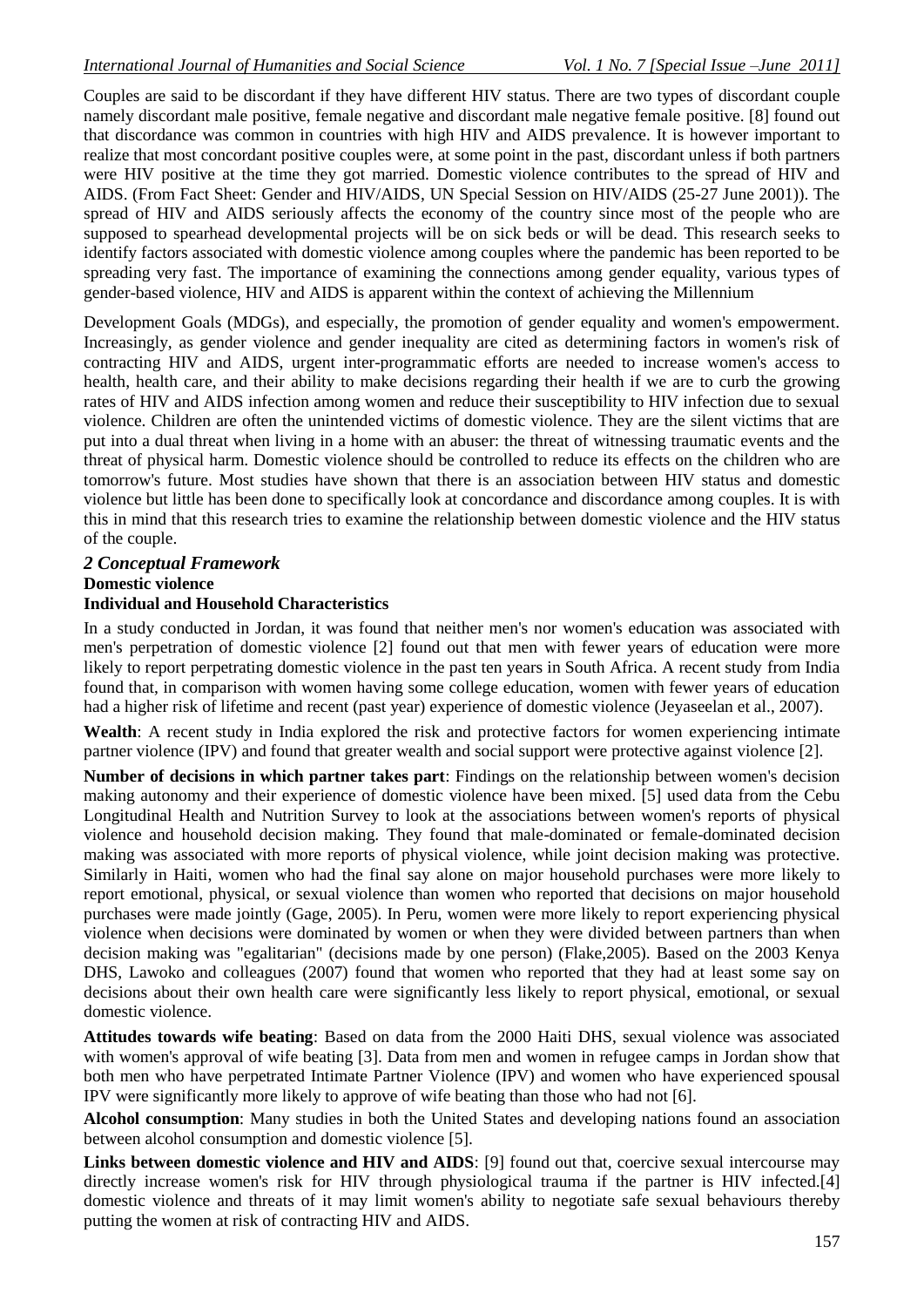In a study done by Gielen et al, (1997) in the United States and by Rothenberg et al. (1995) in the sub-Saharan Africa it was suggested that women who disclose their HIV status to partners may be at increased risk for violence and that the threat of violence may play a key role in deterring women who wish to disclose their status to their partners

#### *3 Methods*

The Zimbabwe Demographic Health Survey (ZDHS) is conducted after every five years by the Central Statistical Office (CSO). The 2005-06 ZDHS was the first survey to cover domestic violence and malaria. The sample for the 2005-06 ZDHS was designed to provide population and health Indicator estimates at national and provincial levels. The whole country was divided into ten provinces: Manicaland, Mashonaland East, Mashonaland West, Mashonaland Central, Midlands, Masvingo, and Matebeleland North, Matebeleland South, Bulawayo and Harare. The provinces were further divided into four strata except for Harare and Bulawayo. The division was based on land use. There were altogether 34 strata. A sample of 10 800 households were selected across the whole country. The selection was conducted in two stages. The first stage was to determine the Enumeration zones (EAs) and the second stage involved the selection of households. Systematic random sampling was used to select the EAs. The selection was done independently for each of the 34 strata. The EAs in the 34 strata were further divided into three replicates of 400 EAs each. Random sampling was used to select households.

**Selection criteria**: All women aged 15-49 years and all men aged 15-54 years who were either permanent residents of the households in the 2005-06 ZDHS sample or visitors present in the household on the night before the survey were eligible to be selected. People living in barracks, hospitals, police camps, boarding schools and all institutional households were not selected.

**HIV testing**: All women and men who were eligible for HIV testing were asked to voluntarily provide five droplets of blood for the test. The protocol for the blood specimen collection and analysis was based on the anonymous linked protocol developed to MEASURE DHS. The protocol allows for the merging of the HIV results to the socio-demographic data collected in the individual questionnaires.

**Secondary Data management**: In this research we used secondary data from the ZDHS 2005 to 2006.

ZDHS contains data on couples, demographic data, and place of residence, HIV status and domestic violence. The ZWCR50FL file was used. This file includes data from currently married or cohabiting women aged 15- 49 and their husband/partners who were administered the domestic violence module and completed the questions related to spousal violence. This file was merged with the HIV file (All HIV results) to obtain the HIV status of the men and women. Couples were classified into two groups concordant and discordant. Concordant couples were further divided into concordant positive and negative. Discordant couples were split into discordant male positive and discordant female positive. In this research we looked at any domestic violence by sex, type of union, number of decisions in which partner takes part, reasons for justifying wife beating partner, province, place of residence, number of children in the union, the wealth status of the couple and who decides on how cash is to be used. Stata 10 was used in the analysis and excel 2007 was used for imputing data into tables.

**Variable coding**: Variables coded were domestic violence dependent, and the following all of which were independent: Age group, province, type of residence, number of unions, number of decisions in which partner takes, reasons for which wife beating is justified, household wealth, number of children ever born in the family, age gap and education gap.

**Statistical Techniques**: STATA 10 was used to run frequency tables for demographic factors, economic factors and decision making. A chi-squared test was conducted to compare couples on demographic and economic factors as well as decision making. A logistic regression model was fitted to identify the factors associated with domestic violence for concordant positive, concordant negative, discordant couples. Logistic regression helps to control for confounding. In this research we used the step-wise selection procedure to choose risk factors which are significantly associated with domestic violence for concordant and discordant couples. In forward selection, variables are added one at a time starting with the most significant variable. The variable with the smallest p-value is the most significant one. For a variable to be fitted into the regression model its p-value in the univariate analysis should be less than or equal to 0.25 and a significance level of 5%. STATA 10 can check for co linearity when running logistic regression.

Co linearity occurs when two or more independent variables are correlated to the extent that they give essentially the same information about the dependent variable, which in this case is domestic violence, and causes the coefficients to be unstable. The variables are considered to be collinear if their correlation coefficient,  $r = 0.5$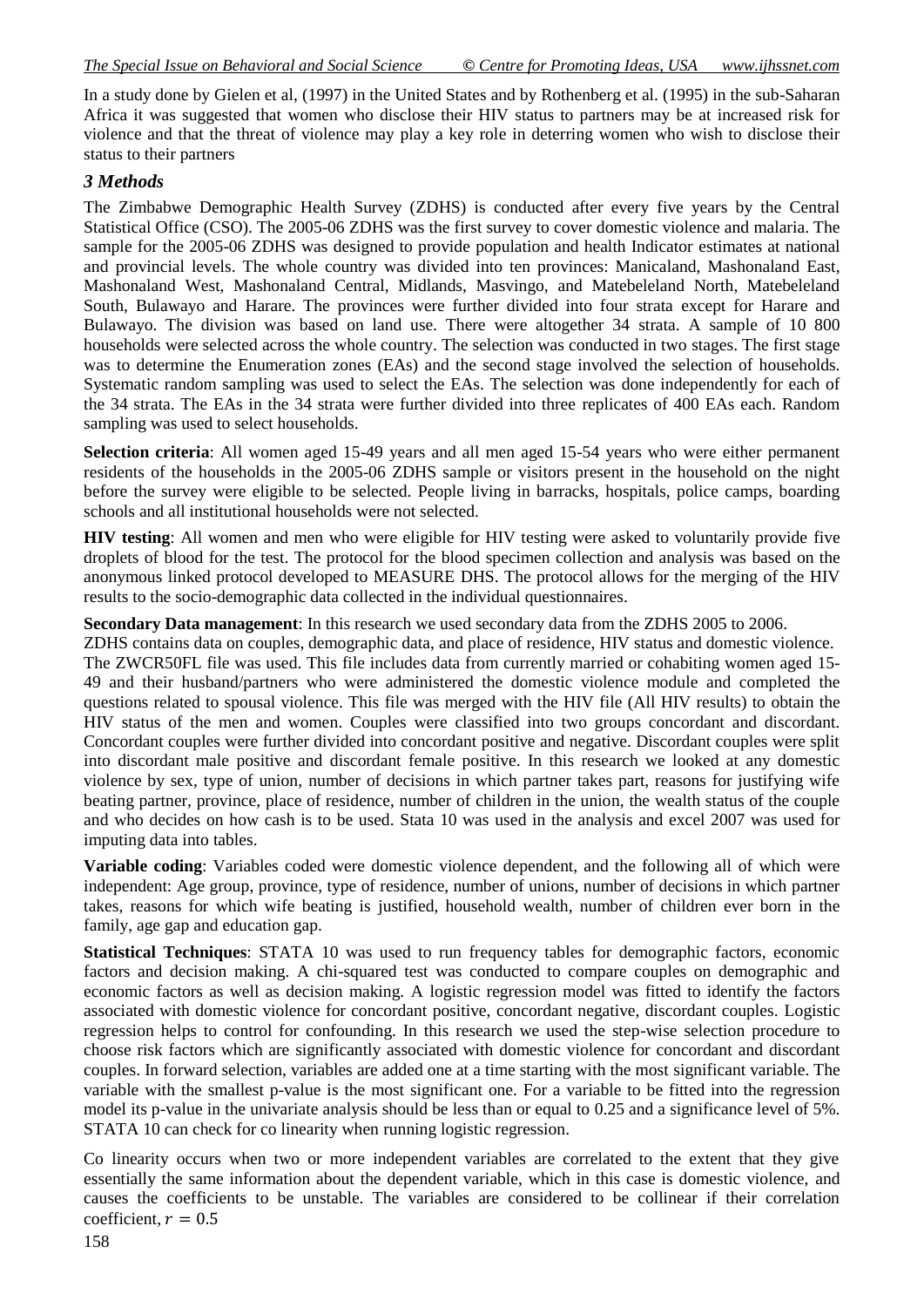### **Ethical issues**

This is a secondary data analysis. Permission was sought from the Central Statistics Office now the Zimbabwe statistical Agency (ZIMSTAT) which runs the Zimbabwe Demographic Health Survey (ZDHS) after every five years.

# *4 Results*

Out of a total of 1 847 couples who took the HIV test and collected their results, 73.5% were concordant negative couples, 14.1% were concordant positive couples and 7.4% (Discordant male positive) and 5% (Discordant female positive) making a total of 12.4% discordant couples as shown in table 1 below.

| <b>Type of couple</b>      | Frequency $n$ (%) |
|----------------------------|-------------------|
| Concordant negative        | 1 357(73.5)       |
| Concordant positive        | 260(14.1)         |
| Discordant male positive   | 137(7.4)          |
| Discordant female positive | 93(5.0)           |
| <b>Total</b>               | 1847(100)         |

Percentage D.V Prevalence 60 50 40 concordant negative 30 concordant positive Discordant male positive Discordant female positive 20  $10$  $\theta$ concordant negative concordant positive Discordant male **Discordant female** positive positive

**Table 1: Distribution of couples by HIV status**

**Figure 1: Domestic Violence prevalence by couple category**

Concordant positive couples reported the highest domestic violence of 53.5% and the discordant female positive couples experienced the least domestic violence with 39.4% reporting to have experienced domestic violence. All the confidence intervals overlap which implies that domestic violence experienced by the different types of couples is not statistically different.

# **Factors Associated with D.V without controlling for confounding.**

# **Demographic factors for all couple groupings**

- 1. Age groups
- 2. Provincial location of couple
- 3. Educational level of couples
- 4. Religion
- 5. Number of children a couple has
- 6. Household wealth

Statistically significant factors for concordant negative couples were: age group, provinces, religion, and family wealth, number of unions and cash earnings combined with working. Age group, provinces, education, education gap between partners and cash work were found to be significant for concordant positive partners.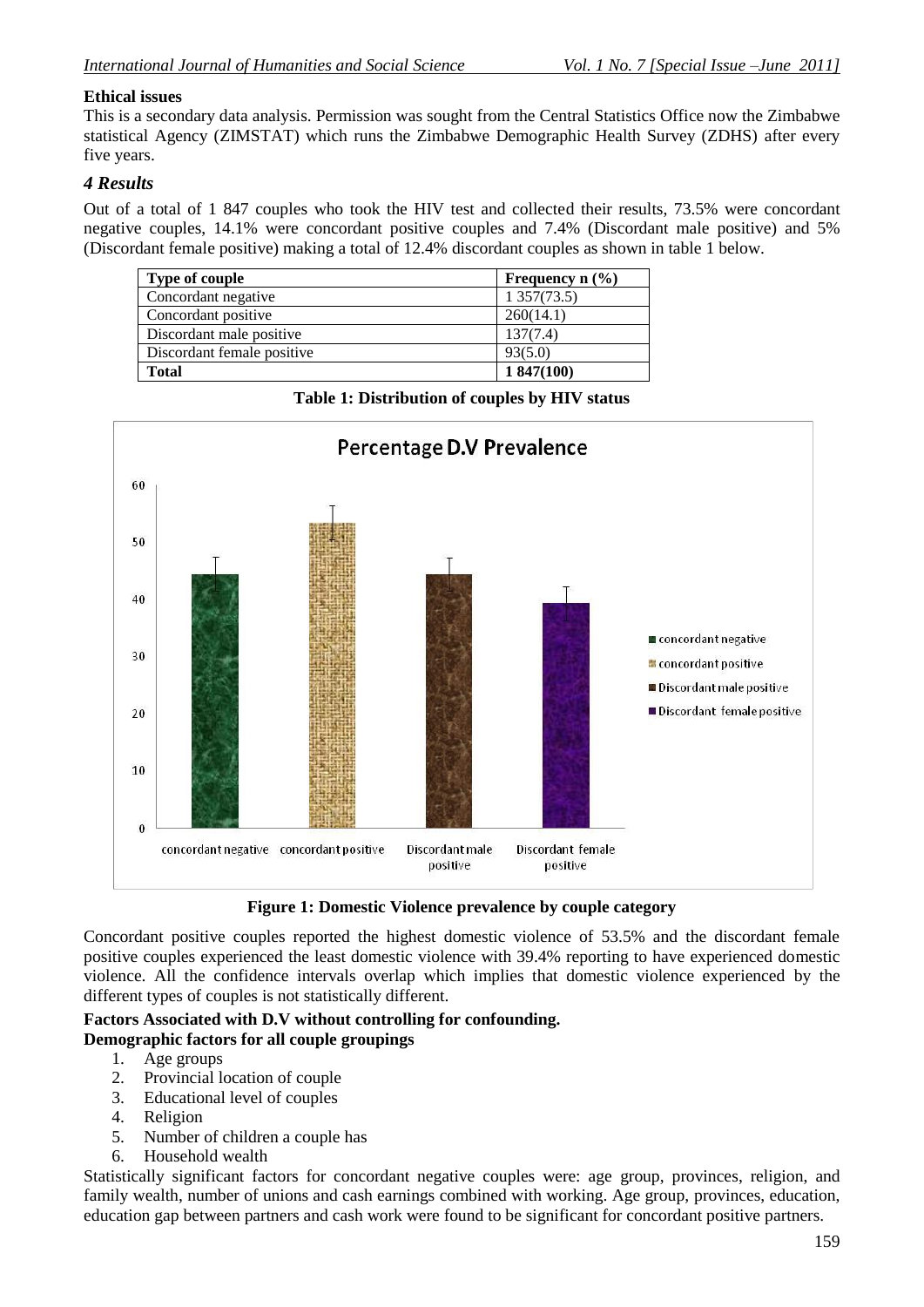For discordant male positive only household wealth was found to be statistically significant. Provinces, religion, number of decisions in which partner takes part and number of reasons for which wife beating is justified were found to be statistically significant for discordant female positive couples.

#### **Factors associated with D.V for Concordant negative couples which are statistically significant after controlling for confounding using multiple logistic regression.**

For concordant negative, provinces, number of children ever born and house hold wealth were factors found to be statistically significant after using multiple logistic regression to control for confounding. While in comparison with concordant positive, only provinces were found to be significant.

| <b>Variables</b>             | Odds ratio/confidence interval | <b>P-values</b>          |
|------------------------------|--------------------------------|--------------------------|
| <b>Provinces</b>             |                                |                          |
| Manicaland                   | 1.0                            | $\blacksquare$           |
| <b>Mashonaland Central</b>   | $1.0(0.63-1.61)$               | 0.976                    |
| <b>Mashonaland East</b>      | $2.1(1.25-3.40)$               | 0.005                    |
| Mashonaland West             | $1.6(0.97 - 2.50)$             | 0.065                    |
| Matebeleland North           | $0.8(0.45-1.38)$               | 0.403                    |
| Matebeleland South           | $1.7(0.92 - 3.27)$             | 0.086                    |
| Midlands                     | $2.3(1.54-3.56)$               | $\Omega$                 |
| Masvingo                     | $0.9(0.59-1.51)$               | 0.814                    |
| Harare                       | $1.8(1.05-3.26)$               | 0.034                    |
| Bulawayo                     | $0.6(.28-1.27)$                | 0.183                    |
| Number of children ever born |                                |                          |
| $\boldsymbol{0}$             | 1.0                            |                          |
| 1 or 2                       | $2.2(1.28-3.67)$               | 0.004                    |
| 3 or 4                       | $2.0(1.18-3.470)$              | 0.01                     |
| $5+$                         | $1.6(0.90-2.72)$               | 0.109                    |
| <b>Household wealth</b>      |                                |                          |
| Lowest quintile              | 1.0                            | $\overline{\phantom{a}}$ |
| Second quintile              | $0.8(0.55-1.03)$               | 0.073                    |
| Third quintile               | $0.6(0.41 - 0.84)$             | 0.003                    |
| Fourth quintile              | $0.5(0.37-0.78)$               | 0.001                    |
| Highest quintile             | $0.3(0.18-0.49)$               | $\Omega$                 |

#### **Table 2: Significant factors for concordant negative couples after adjusting for the effects of other variables**

From Table 2 above, women living in the Midlands province were 2.3 times more likely to experience domestic violence as compared to people living in Manicaland and staying in Bulawayo was protective against domestic violence as compared to staying in Manicaland. Women with 1 or 2 children were 2.2 times more likely to experience domestic violence as compared to women with no children. The more the children the woman had the less likely she was to experience domestic violence. In our own opinion if a couple has no children, each of them is free to leave the other in the case of domestic violence knowing that there are no children to suffer. With that in mind, each of the couples tends to avoid violence tendencies. Household wealth was protective against any domestic violence. Women staying in households' with more family wealth experienced the least domestic violence. It is interesting to note that only provinces were significant for concordant positive couples. Further just like in the case of concordant negative couples, women in the Midlands province were 4.4 times more likely to experience domestic violence as compared to their counter parts in Manicaland. The graph below shows the comparison between the two couple groupings.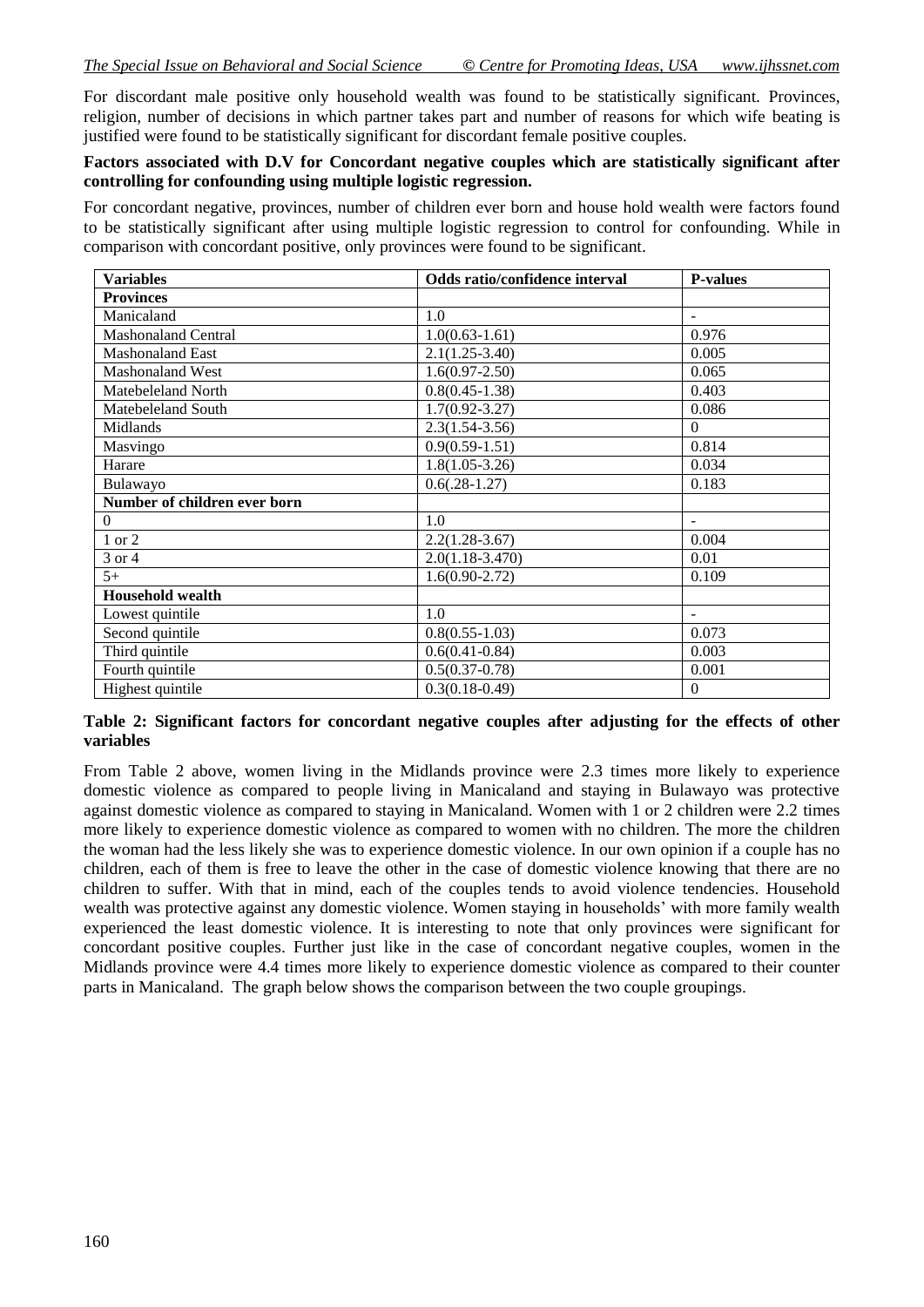

#### **Figure 2: Domestic violence per province: Concordant negative versus positive**

For the case of discordant male positive couples, Household wealth is significantly associated with domestic violence after adjusting for the effect of other variables. Women whose household wealth was in the third quintile were 80% less likely to experience domestic violence as compared to women whose household wealth was in the lowest quintile.

For the case of discordant female positive couples, Number of reasons for which wife beating is justified, type of union, who decides on how to use cash and household wealth were found to be the factors significantly associated with domestic violence. Women in polygamous union were 4.4 times more likely to experience domestic violence than those in monogamous union.

#### *5 Discussion and Recommendations*

We managed to obtain the prevalence of domestic violence for all the four types of couples. Results show that discordant female positive couples experienced the least percentage of domestic violence. This was not what was expected. Studies show that women are blamed for bringing the HIV into the marriage and as a result experience more domestic violence. Household wealth was significantly associated with domestic violence for three types of couples not all four which is consistent with what [10] found in Vietnam. They found that though household wealth was protective against domestic violence it was not consistently significant. Higher household economic status was associated with less domestic violence in marriage in Vietnam [4]. In Mexico, household socioeconomic status was not consistently associated with women's reports of physical violence by partners in the 12 months prior to the survey [8]. We also found that the number of reasons for which wife beating is justified is significantly associated with domestic violence for discordant female positive couples which is what [2] found in a study among men in Cape Town, South Africa. They found that men who believe that wife beating was acceptable were likely to perpetrate violence against a partner in the past 10 years. We recommend that more educational campaigns against domestic violence be undertaken in provinces like Midlands where prevalence is high possibly due to cultural beliefs, norms and values.